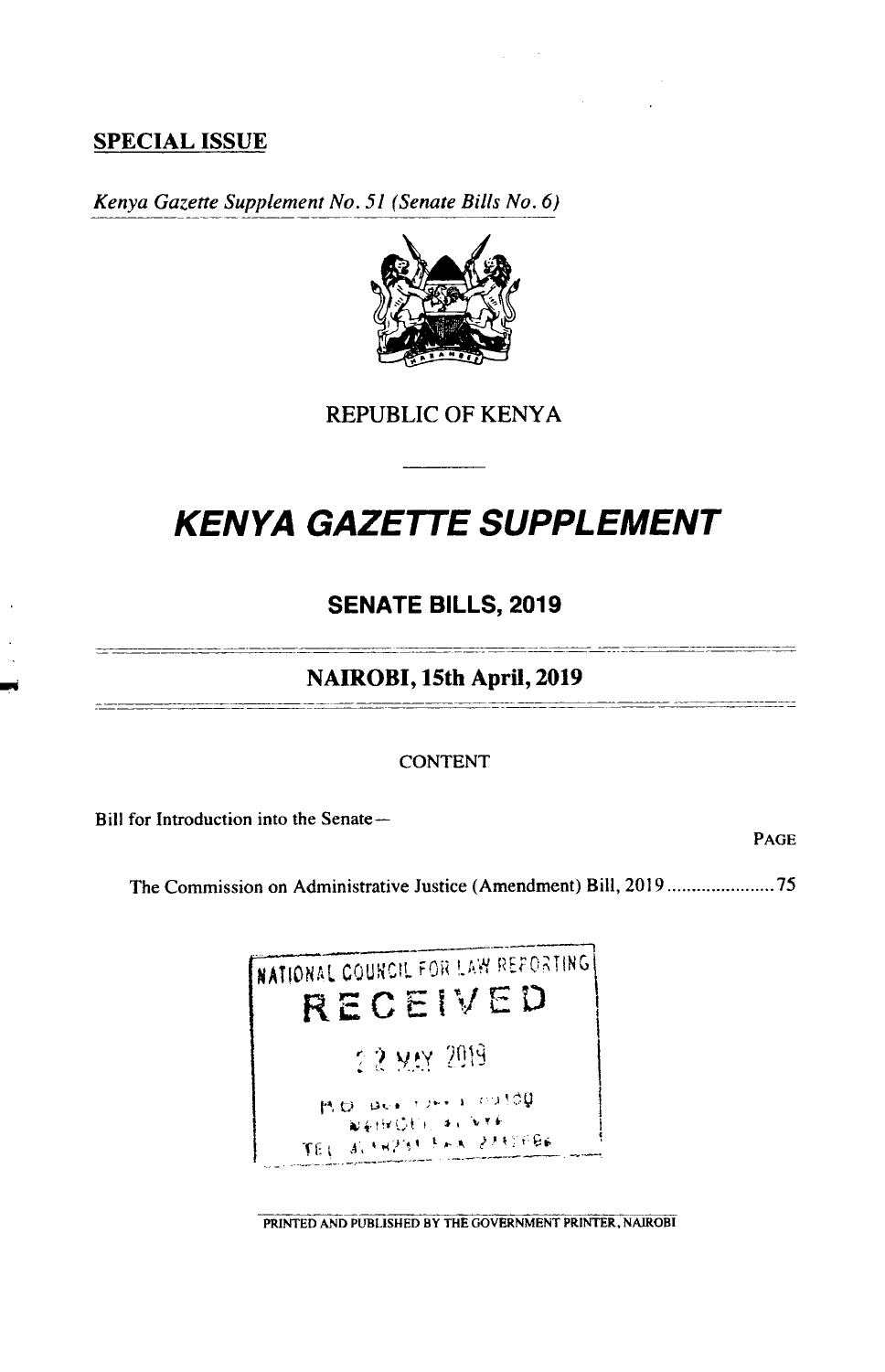# **THE COMMISSION ON ADMINISTRATIVE JUSTICE (AMENDMENT) BILL, 2019**

## **A Bill for**

# **AN ACT of Parliament to amend the Commission on Administrative Justice Act; and for connected purposes**

**ENACTED** by the Parliament of Kenya, as follows-

1. This Act may be cited as the Commission on Shorttitle. Administrative Justice (Amendment) Act, 2019.

2. The Commission on Administrative Justice Act, Amendment of Section 6 of No. 23 hereinafter referred to as the "principal Act", is amended by  $\frac{36000000}{612011}$ . deleting section 6 and substituting therefor the following new section-

6. (1) The Headquarters of the Commission shall be in Nairobi City County.

(2) The Commission shall establish a branch in every county in Kenya.

Section 11 of the principal Act is amended— Amendment of

appointment of<br>chairperson and

Procedure for  $\qquad$  (a) in subsection (1) by inserting the words appointment of " chairperson and " or whenever a vacancy arises" members immediately after the words "commencement of this Act";

- $(b)$  in subsection  $(2)$  by deleting paragraph (b);
- $(c)$  in subsection  $(6)$  by deleting the words "in consultation with the Prime Minister" appearing immediately after the words "Act, the President"
- (d) in subsection  $(11)$  by deleting the words "in consultation with the Prime Minister" appearing immediately after the words "subsection (10), the President"
- by deleting subsection (14);
- in subsection *(15)* by deleting the words "in consultation with the Prime Minister" appearing immediately after the words "section, the President"

section11 of No. 23 of 2011.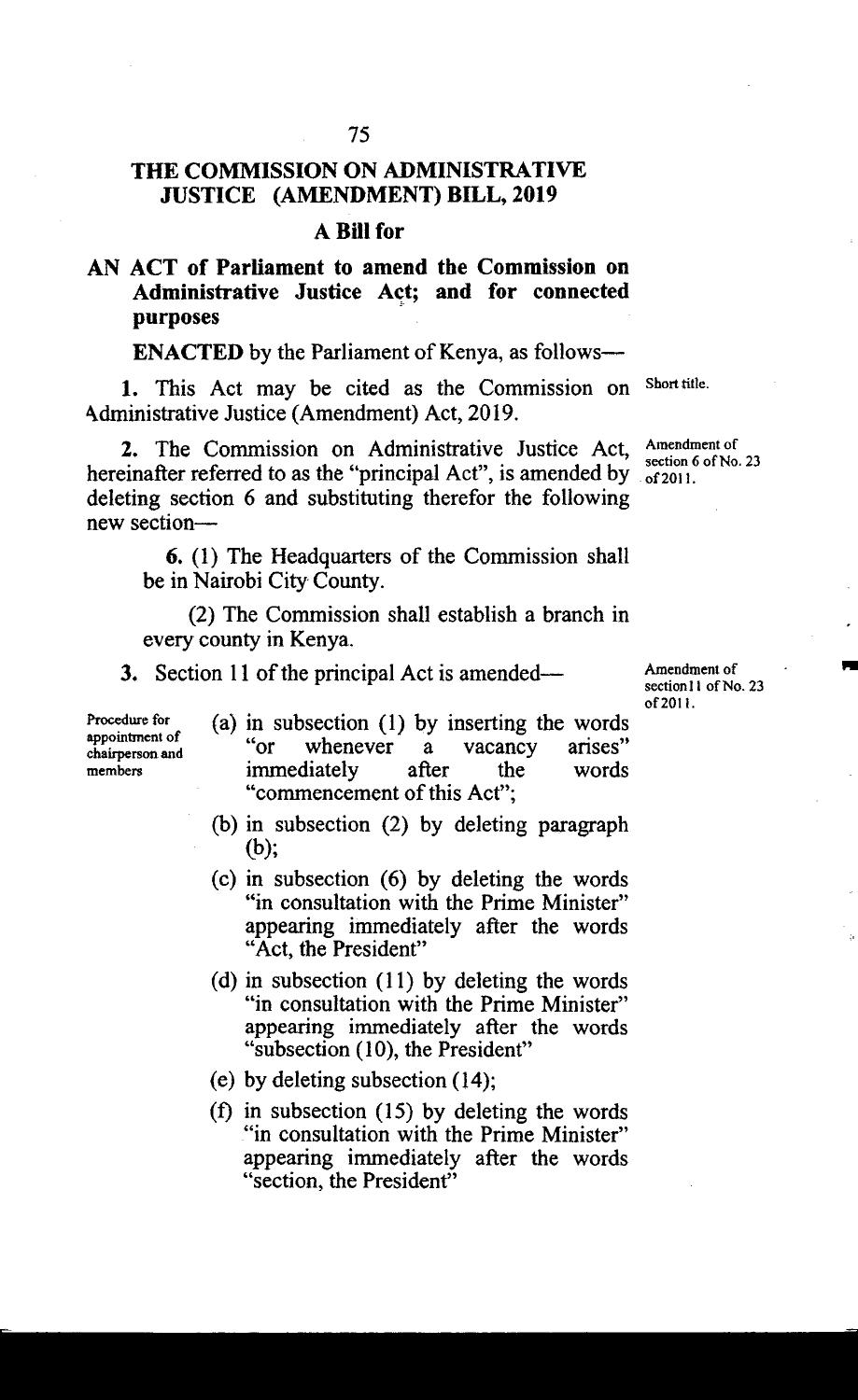The principal Act is amended by deleting section Repeal of section 55 of No. 23 of *55.* 2011.

5. The Kenya National Commission on Human Rights Repeal of section 55 of No. 14 of Act is amended by deleting section 55. **2011** 

# **MEMORANDUM OF OBJECTS AND REASONS Statement of the Objects and Reasons for the Bill**

The principal object of this Bill is to amend the Commission on Administrative Justice Act, No. 23 of 2011 to provide for the decentralization of the office of the Commission on Administrative Justice.

The Bill, in amending the Commission on Administrative Justice Act seeks to ensure that the Commission establishes satellite offices in all counties to bring its services closer to the people Under the Bill, all the counties shall have a branch of the office of the Commission on Administrative Justice which shall ensure that the members of the counties have easy access to the offices to report their grievances.

The Bill also seeks to repeal the sunset clause on the possible merger of the Commission on Administrative Justice and the Kenya National Commission on Human Rights as it there is still need for a body that performs the functions of an ombudsman in the public sector. Further, it is observed that the Commission on Administrative Justice has been conferred the powers to administer the Access to Information Act and the Fair Administrative Action Act. The Commission on Administrative Justice is therefore necessary as a stand-alone Commission.

### **Statement on the delegation of legislative powers and limitation of fundamental rights and freedoms**

The Bill does not delegate legislative powers nor does it limit the fundamental rights and freedoms.

#### **Statement on how the Bill concerns county governments**

The Bill is expected to ensure that members of the county are able to report maladministration practices in the public service with ease as well as facilitate their easy interaction with the Commission.

The function of the Commission to investigate any conduct in state affairs, or any act or omission in public administration by any State organ, State or public officer in National and County Governments that is alleged or suspected to be prejudicial or improper or is likely to result in any

 $\mathbf{I}$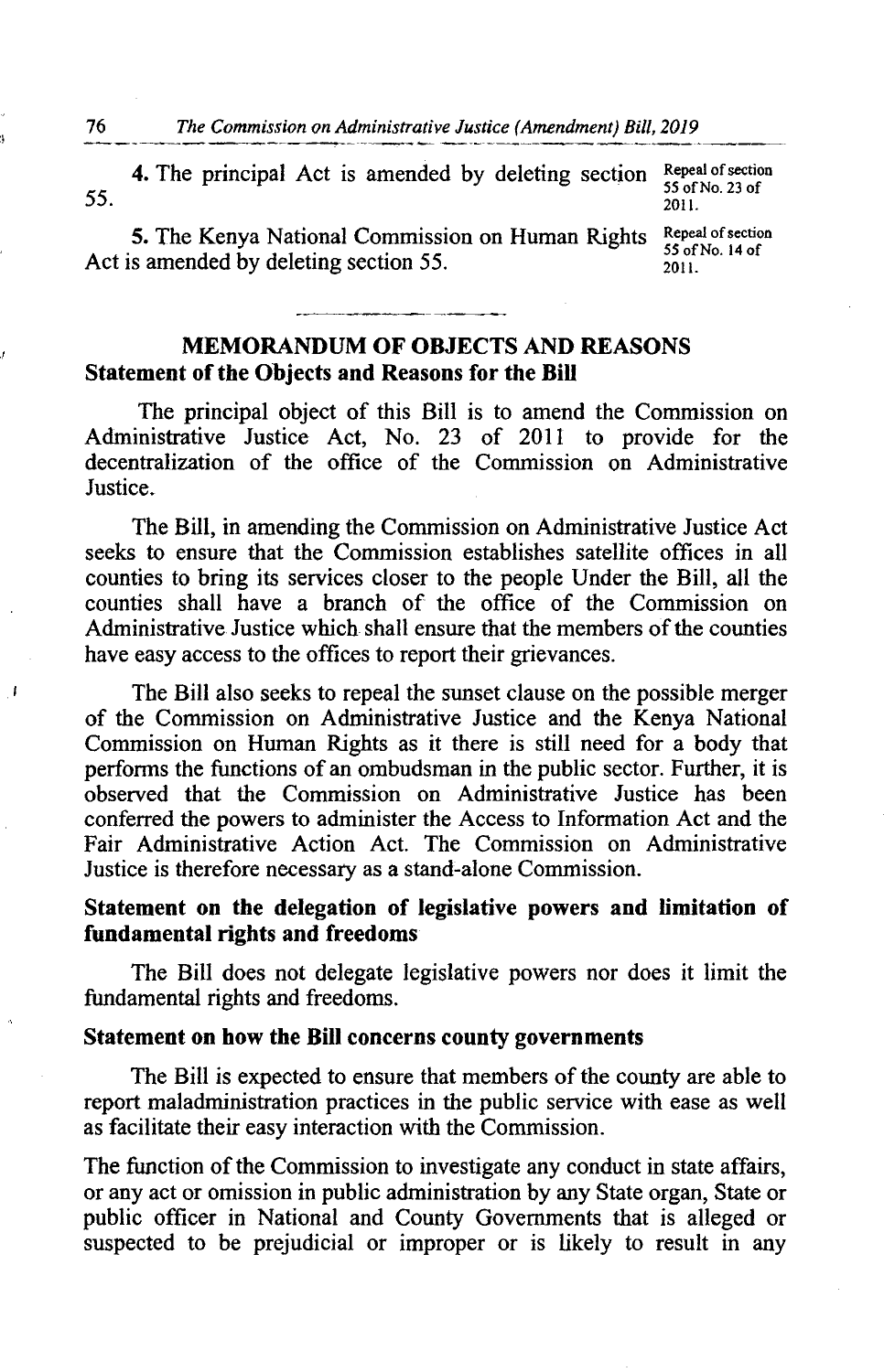impropriety or prejudice is a function that affects the functions and powers of county governments as specified under Part 2 of the Fourth Schedule of the Constitution.

The Bill is therefore is a Bill concerning county governments in terms of Article 110 (1) (a) of the Constitution.

### **Statement that the Bill is not a money Bill, within the meaning of Article 114 of the Constitution**

This Bill is not a money Bill within the meaning of Article 114 of the Constitution.

Dated the 29th March, 2019.

PETROMLA W. LOKORIO, *Senator.* 

 $\mathbf{r}$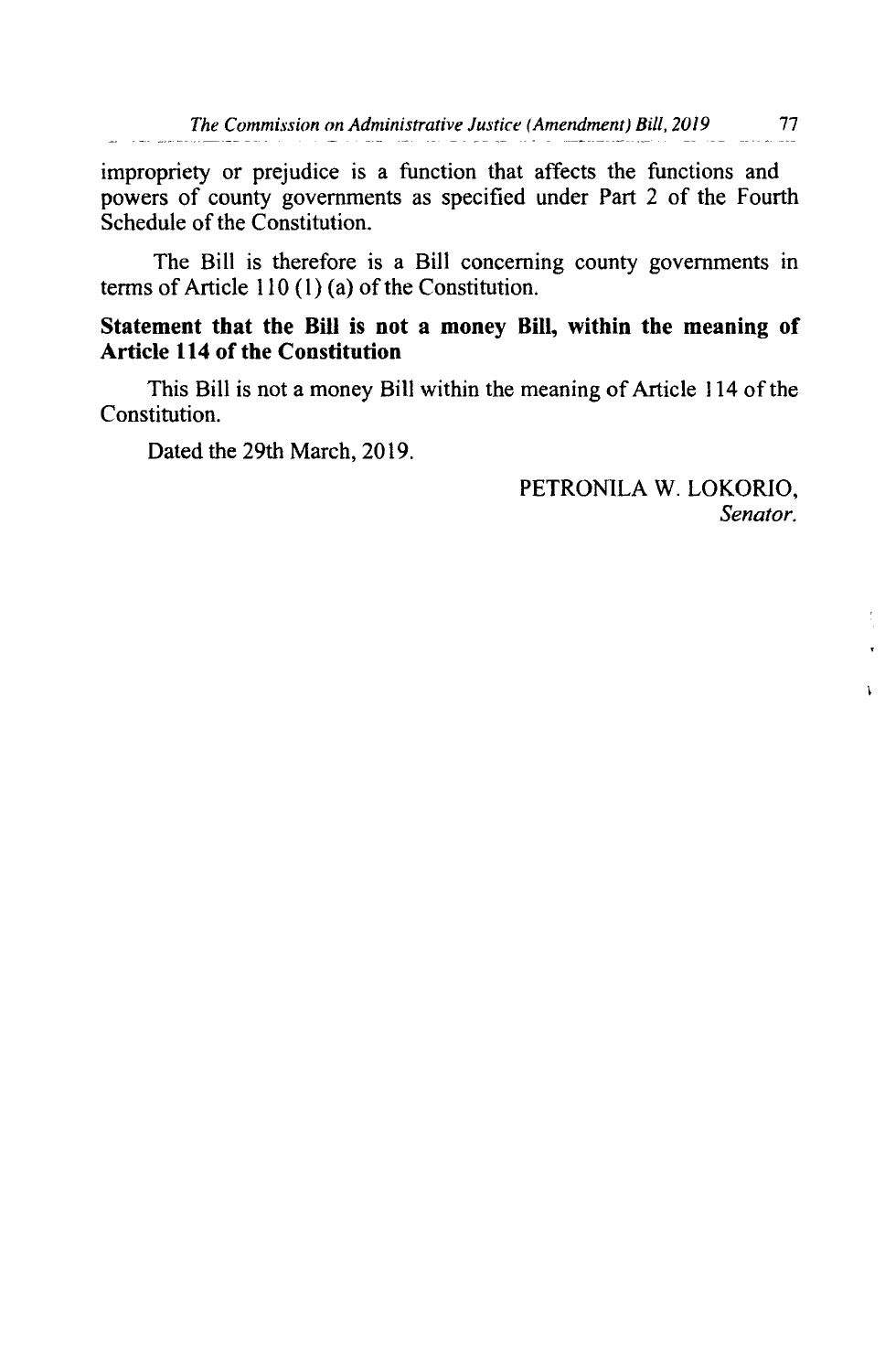Section 6 of No. 23 of 2011 which it is shown to amend-

#### **Headquarters**

**6.** The headquarters of the Commission shall be in the capital city, but the Commission may establish branches at any place in Kenya.

Section 11 of No. 23 of 2011 which it is shown to amend-

#### **Procedure for appointment of chairperson and members**

**11.** (1) The President shall, within fourteen days of the commencement of this Act convene a selection panel for the purpose of selecting suitable candidates for appointment as the chairperson or member of the Commission.

(2) The selection panel convened under subsection (1) shall consist of one person from each of the following bodies representatively-

(a) Office of the President;

(b) Office of the Prime Minister;

(c) Ministry responsible for matters relating to justice;

(d) Public Service Commission;

(e) the Association of Professional Societies in East Africa; and

(f)the National Council for Persons with Disabilities.

(3) The selection panel shall, subject to this section, determine its own procedure and the Ministry responsible for Public Service shall provide it with such facilities and other support as it may require for the discharge of its functions.

(4) The selection panel shall, within seven days of its convening, invite applications from qualified persons and publish the names and qualifications of all applicants in the *Gazette* and two daily newspapers of national circulation.

*(5)* The selection panel shall, within seven days of receipt of applications under subsection (4), consider the applications, interview and shortlist at least three persons qualified for appointment as chairperson and five persons qualified for appointment as members of the Commission, and shall forward the names of the selected candidates to the President for nomination.

(6) Until after the first general election after the commencement of this Act, the President in consultation with the Prime Minister shall, within seven days of receipt of the names forwarded under subsection *(5),*  nominate one person for appointment as chairperson and two persons for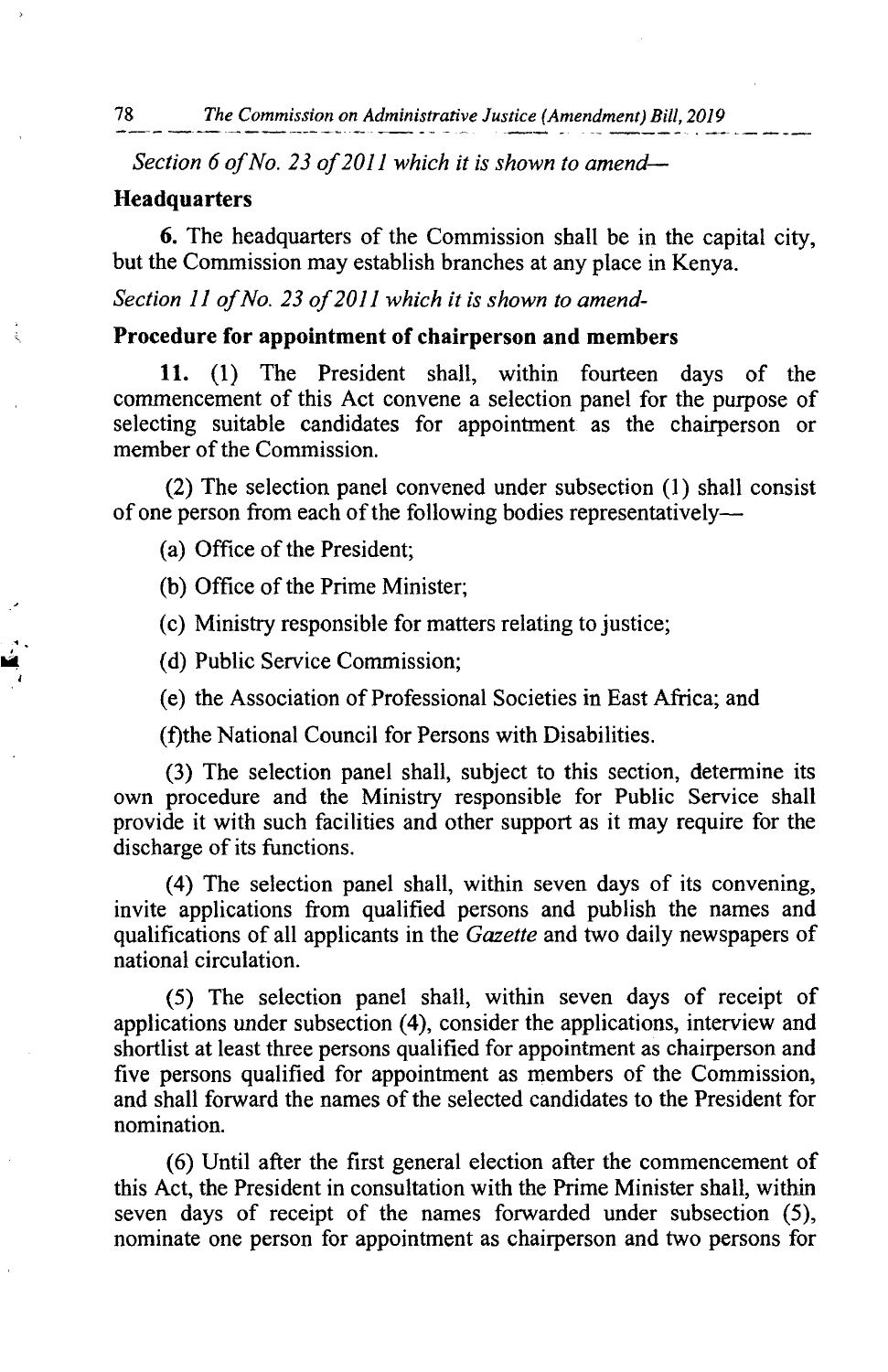appointment as members of the Commission, and shall forward the names of the persons nominated to the National Assembly.

(7) The National Assembly shall, within twenty-one days of the day it next sits after receipt of the names of the nominees under subsection (6), consider all the nominations received and approve or reject any nomination.

Where the National Assembly approves the nominees, the Speaker shall, forward the names of the approved persons to the President for appointment.

(9) The President shall, within seven days of the receipt of the approved nominees from the National Assembly, by notice in the *Gazette,*  appoint the chairperson and members approved by the National Assembly.

Where the National Assembly rejects any nomination, the Speaker shall, within three days, communicate the decision of the National Assembly to the President to submit fresh nominations.

Where a nominee is rejected by Parliament under subsection (10), the President in consultation with the Prime Minister shall, within seven days, submit to the National Assembly a fresh nomination from amongst the persons shortlisted and forwarded by the selection panel under subsection *(5).* 

If Parliament rejects all or any subsequent nominee submitted by the President for approval under subsection (11), the provisions of subsections *(5)* and (6) shall apply.

In shortlisting, nominating or appointing persons as chairperson and members of the Commission, the selection panel the National Assembly and the President shall ensure that not more than two-thirds of the members are of the same gender, shall observe the principle of gender equity, regional and ethnic

balance and shall have due regard to the principle of equal opportunities for persons with disabilities.

After the first elections after the commencement of this Act, the member of the selection panel specified under subsection (2)(b) shall be replaced by a representative of the Public Service Commission.

Despite the foregoing provisions of this section, the President, in consultation with the Prime Minister may, by notice in the *Gazette,*  extend the period specified in respect of any matter under this section by a period not exceeding twenty-one days.